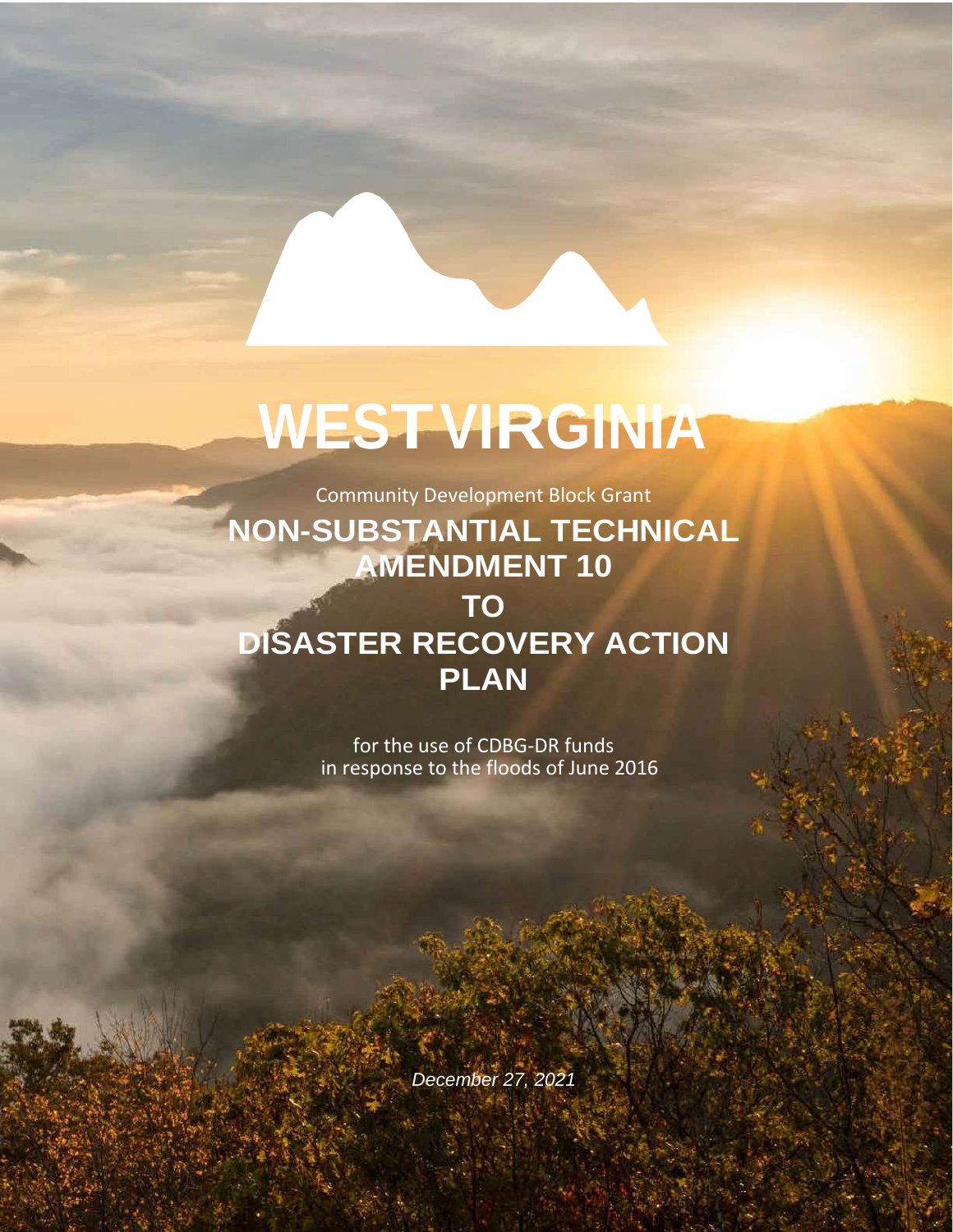WV Community Development Block Grant - Disaster Recovery Flood 2016

Federal Award Identification Number: B-16-DL-54-0001

WV Department of Economic Development

formally the WV Development Office

## **Non-Substantial Technical Amendment 10**

West Virginia Disaster Recovery Action Plan RISE WV

December 27, 2021

Jennifer L. Ferrell, CAD Director West Virginia Department of Economic Development

Date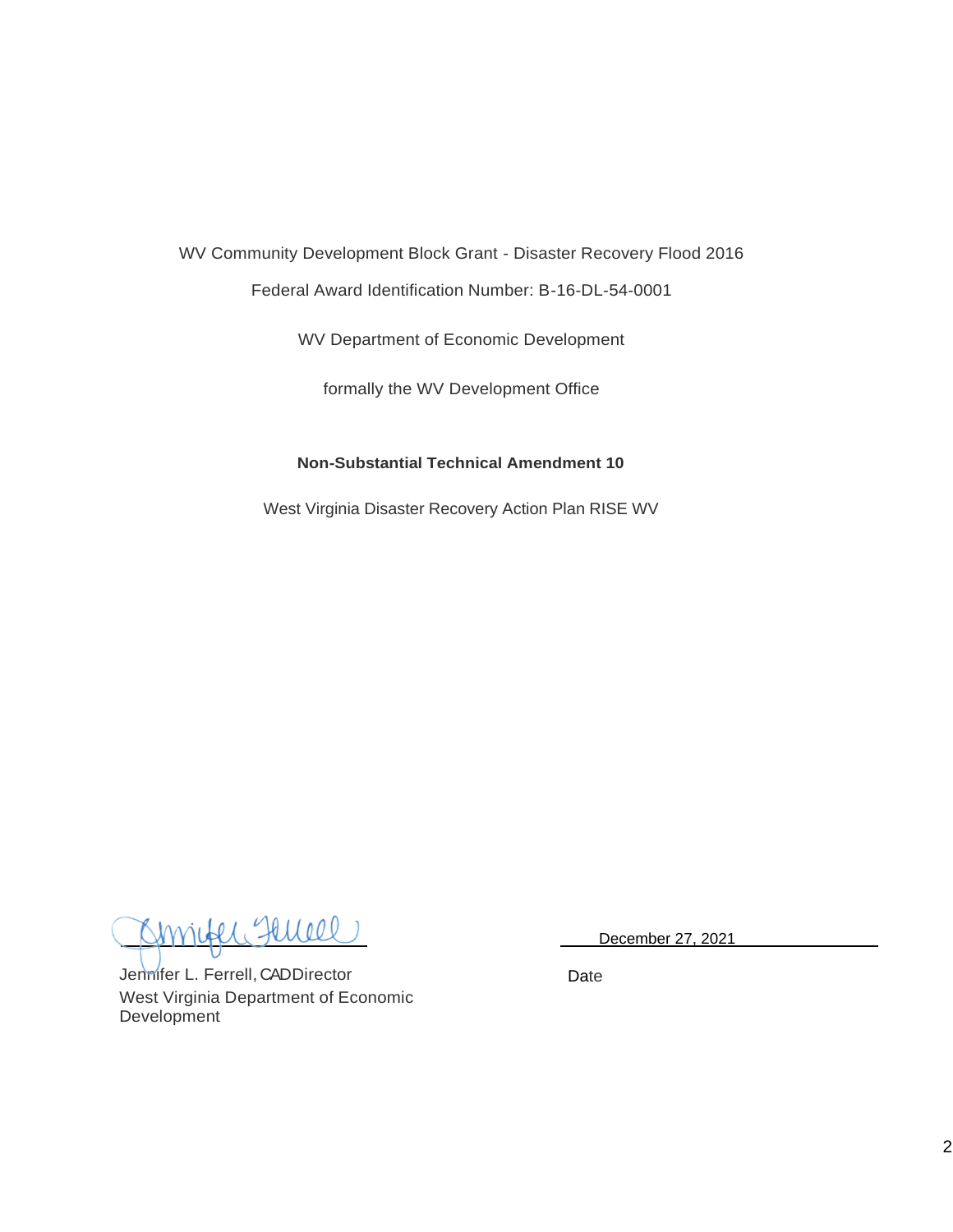| <b>Program Office:</b>          | West Virginia Development Office/WV Department of Economic<br>Development |  |  |
|---------------------------------|---------------------------------------------------------------------------|--|--|
| <b>Grant Opportunity Title:</b> | <b>Community Development Block Grant - Disaster Recovery</b>              |  |  |
| <b>CFDA Number:</b>             | 14.228                                                                    |  |  |
| <b>Announcement Type:</b>       | <b>Non-Substantial Amendment for Technical Changes</b>                    |  |  |
| Date for Changes:               | <b>December 27, 2021</b>                                                  |  |  |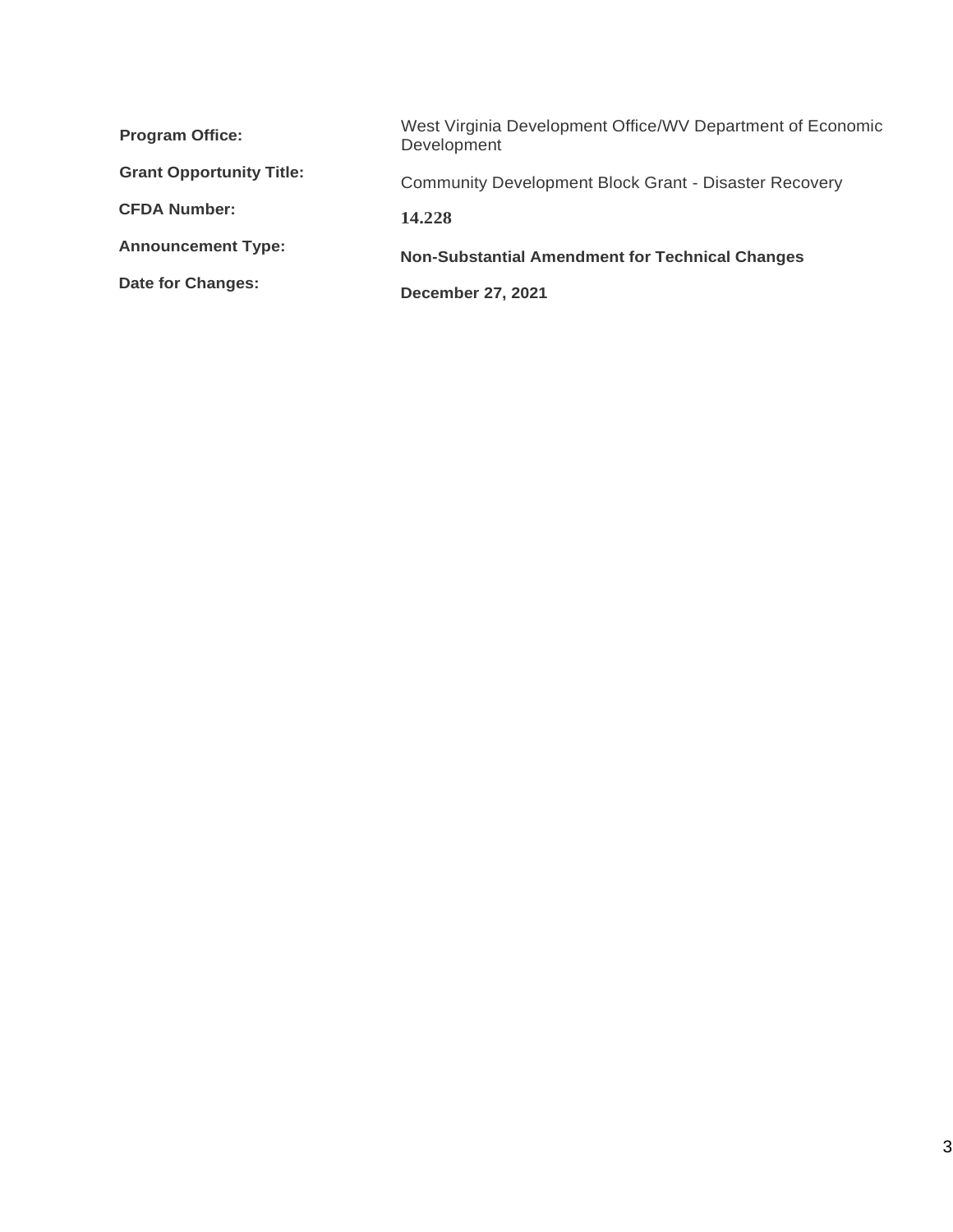The section below summarizes the changes made to West Virginia's Community Development Block Grant- Disaster Recover (CDBG-DR) Action Plan approved by the U.S. Department of Housing and Urban Development in May 2017. This announcement provides a non-substantial, technical change to the Substantial Amendment #8 Action Plan specifically for budget reallocations. At this time, the West Virginia Department of Economic Development has not received any HMGP projects that are eligible for HUD CDBG-DR funding. The activity will remain for future consideration. This Non- Substantial Amendment will maintain the same National Objectives for each program. The following is documenting the Non-Substantial Amendment budget changes.

| NON-SUBSTANTIAL AMENDMENT TO THE CDBG-DR ACTION PLAN |          |                 |                                                                                                                                                                                                                                                                                                            |  |  |  |
|------------------------------------------------------|----------|-----------------|------------------------------------------------------------------------------------------------------------------------------------------------------------------------------------------------------------------------------------------------------------------------------------------------------------|--|--|--|
| <b>Previous Page</b>                                 | New Page | Section         | Change/Addition/Deletion                                                                                                                                                                                                                                                                                   |  |  |  |
| 102                                                  |          | VI.<br>Programs | RISE WEST VIRGINIA HAZARD MITIGATION GRANT<br>PROGRAM, CDBG/DR MATCH PROGRAM: Correct<br>activity budget to \$2,450,000 from Substantial<br>Amendment 8 & Technical Amendment 9<br>Decrease the activity budget by \$2,450,000.<br><b>NEW CDBG-DR Allocation: \$0.00</b>                                   |  |  |  |
| 97                                                   |          |                 | RISE WEST VIRGINIA MULTIFAMILY PROGRAM:<br>Funds remain in Multifamily Programs but have been<br>obligated to specific projects and associated addresses<br>such as Riverview Onsite and Riverview Offsite.<br>Decrease Multifamily activity budget by \$10,295,000<br>NEW CDBG-DR Allocation: \$8,875,000 |  |  |  |
| 103                                                  |          |                 | RISE WEST VIRGINIA RIVERVIEW ONSITE<br>PROGRAM:<br>Increase the activity budget by \$1,471,000<br>NEW CDBG-DR Allocation: \$2,471,000                                                                                                                                                                      |  |  |  |
| 104                                                  |          |                 | RISE WEST VIRGINIA RIVERVIEW OFFSITE<br>PROGRAM:<br>Increased the activity budget by \$\$6,550,000<br>NEW CDBG-DR Allocation: \$9,550,000                                                                                                                                                                  |  |  |  |
| 108                                                  |          |                 | RISE WEST VIRGINIA PLANNING PROGRAM:<br>Increased the activity budget by \$429,000<br>NEW CDBG-DR Allocation: \$3,441,450                                                                                                                                                                                  |  |  |  |